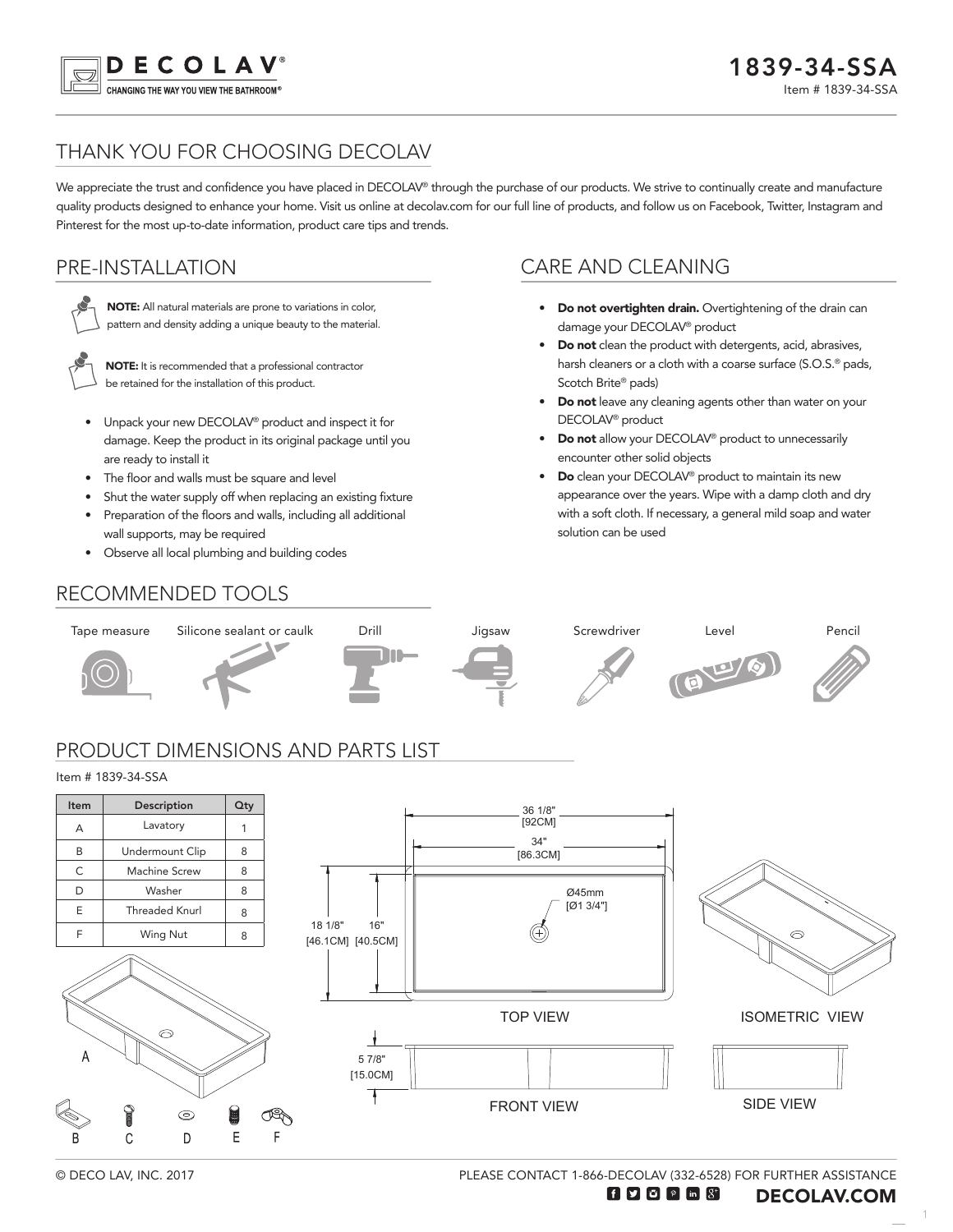

## ASSEMBLY INSTRUCTIONS

NOTE: Use DECOLAV® drain item # 9295-CP/SN/PN, or # 9297-CP/SN/PN. DECOLAV® cannot guarantee against leakage with other manufacturer drains.

#### BEFORE YOU BEGIN

- Prior to installation, unpack your new DECOLAV® product and inspect it. Keep the product in its original package until you are ready to install it
- Shut the water supply off when replacing an existing fixture
- Observe all local plumbing and building codes
- It is recommended that this installation be done with a minimum of two people. Do not install this fixture alone.

### UTILIZING THE CUTOUT TEMPLATE 1

- Affix provided template to countertop at desired location
- Mark guidelines on countertop in several places
- Drill a clearance hole approximately ¼" to ½" inside the perimeter line of the template
- Cut opening following the perimeter line of template
- Check for cutout alignment by placing lavatory in desired mounting position

### 2 INSTALLING YOUR UNDERMOUNT LAVATORY

- Refer to mounting clips detail. (Recommended for installation using countertops with a minimum thickness of 1" (25 mm). Installer must supply anchors for thinner countertops)
- Drill anchors hole 3/8" diameter x 1/2" deep. Apply small amount of epoxy (not provided) to closed end of threaded knurl. Insert threaded knurl (threaded open end exposed)
- Apply sealant around the topside (rim) of lavatory near the edge, as shown
- Carefully raise lavatory in place. Align and press firmly to set
- Wipe off excess sealant
- Attach undermount clips to hold lavatory in place. NOTE: FOR WOOD COUNTERTOPS USE WOOD SCREWS AND ANCHORS, WOOD SCREWS NOT PROVIDED
- Allow sealant to set before proceeding to install drain, waste system, faucet and water supply according to manufacturer's installation instructions. NOTE: DO NOT OVER TIGHTEN THE DRAIN. MAY RESULT IN DAMAGE
- Check for leakage



NOTE: Use DECOLAV® decorative bottle trap item # 9102-CP/SN/PN to complete your new look.



PLEASE CONTACT 1-866-DECOLAV (332-6528) FOR FURTHER ASSISTANCE